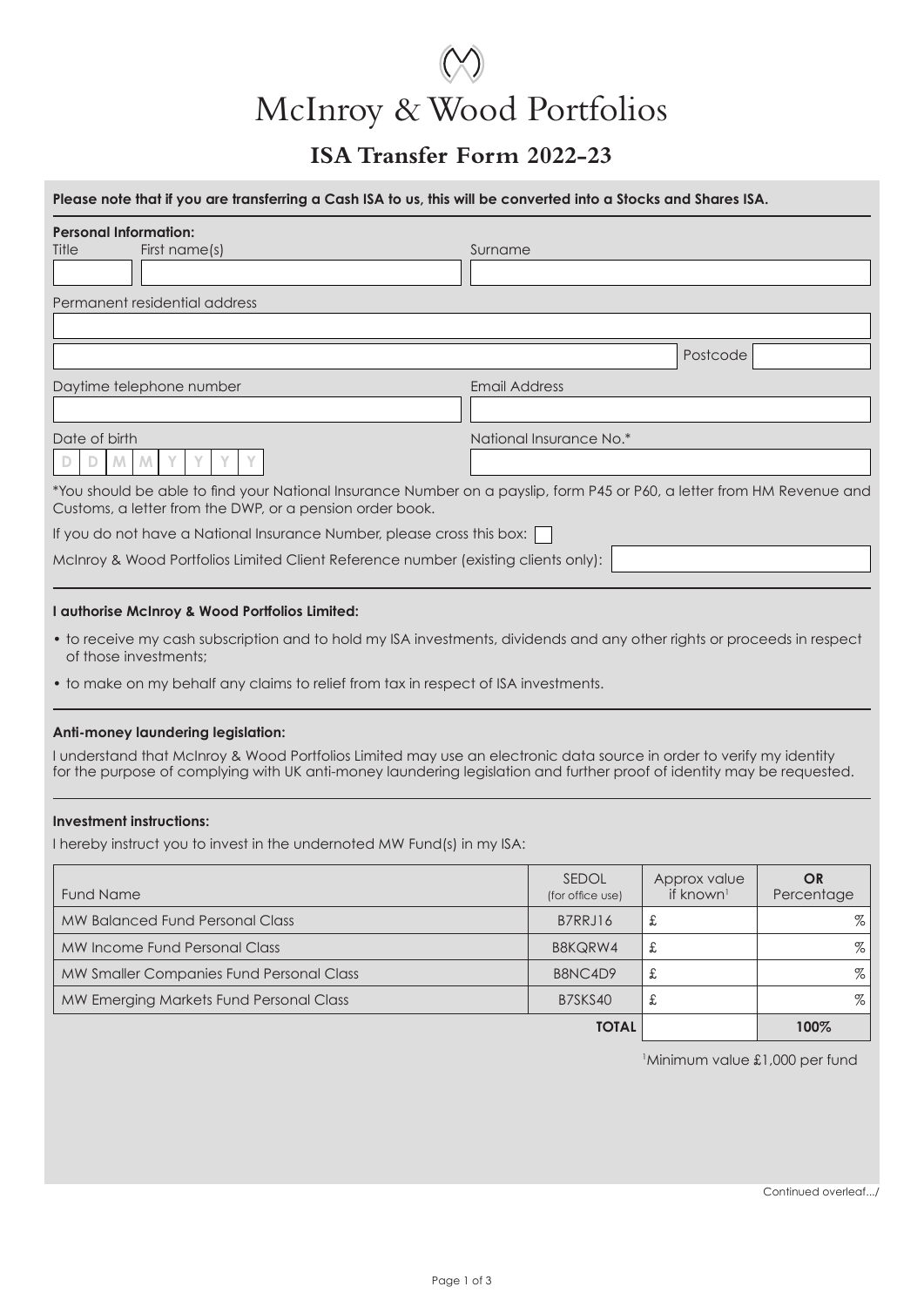#### **Income Instructions:**

Your income will be **reinvested** unless you instruct us to do otherwise by providing your bank account details in the section below (to which all income will be remitted until further notice). Please note that we cannot make payments to a third party.

Name and address of bank or building society:

|              |             |           | Postcode |
|--------------|-------------|-----------|----------|
| Sort code    | Account no. | Reference |          |
|              |             |           |          |
| Account name |             |           |          |
|              |             |           |          |
|              |             |           |          |

#### **Declarations:**

- I have read the ISA Terms and Conditions contained in the Supplementary Information Document, the Key Investor Information Document(s) of the Fund(s) in which I wish to invest. I confirm I am familiar with the features of the Fund(s) as described in the Key Investor Information Document(s).
- I acknowledge that in requesting McInroy & Wood Portfolios Limited to arrange the transfer of my ISA, as detailed in the ISA Transfer Authority which accompanies this form, I am considered as an execution-only client by that company, and confirm that I have received no advice from them or any of their associates or representatives regarding the merits or suitability of investments to be held under this application.

#### **Using your personal information**

The personal information which you provide within this application form will be stored and used to help administer your investment in the fund(s). This may include the transfer of your personal information to our business partners and service providers, who assist in the administration of the funds. Their processing may be located outside of the European Economic Area.

The processing of your personal information will be carried out in accordance with our Privacy Policy, which you can access at the foot of our homepage on our website (www.mcinroy-wood.co.uk). Please read our Privacy Policy as it sets out your rights with respect to any personal information we collect from or about you and explains in more detail how we use that information to administer your investment.

#### **Keeping you informed**

We would like to use your personal information to enable us to keep in touch and to send you other information which we think may be of interest to you. Such information could include our 'occasional articles' and information about events we hold. Under data protection legislation we require your explicit consent to use your personal information for these purposes. If you would like us to keep you informed in this way, please tick the box below.

I consent to McInroy & Wood using my personal information to keep in touch and to send me other information which may be of interest to me, such as your 'occasional articles' and information about your events. (Please tick the box.) : [

| • I declare that this application form has been completed to the best of my knowledge and belief. |  |                                                                                                            |  |  |  |
|---------------------------------------------------------------------------------------------------|--|------------------------------------------------------------------------------------------------------------|--|--|--|
| Signed                                                                                            |  | Date                                                                                                       |  |  |  |
|                                                                                                   |  | M                                                                                                          |  |  |  |
| <b>Checklist:</b><br>Before returning your ISA transfer form, please ensure that you have:        |  |                                                                                                            |  |  |  |
| Completed your Personal Information                                                               |  | Completed the Existing Plan Manager's Details                                                              |  |  |  |
| Completed the Investment Instructions Box                                                         |  | Completed the Details of ISA being transferred                                                             |  |  |  |
| Completed the Income Instructions Box if you wish to<br>receive your ISA income                   |  | Reviewed the "Using your personal information" section<br>above and confirmed or otherwise your consent as |  |  |  |
| Read and signed the declaration on the Form                                                       |  | requested                                                                                                  |  |  |  |
| As part of the ISA Transfer Authority Form (below):                                               |  | Send the form to:<br>McInroy & Wood Portfolios Ltd, Investor Administration,                               |  |  |  |
| Signed the Transfer Authority                                                                     |  | 64 St. James's Street, Nottingham, NG1 6FJ                                                                 |  |  |  |

Continued overleaf.../